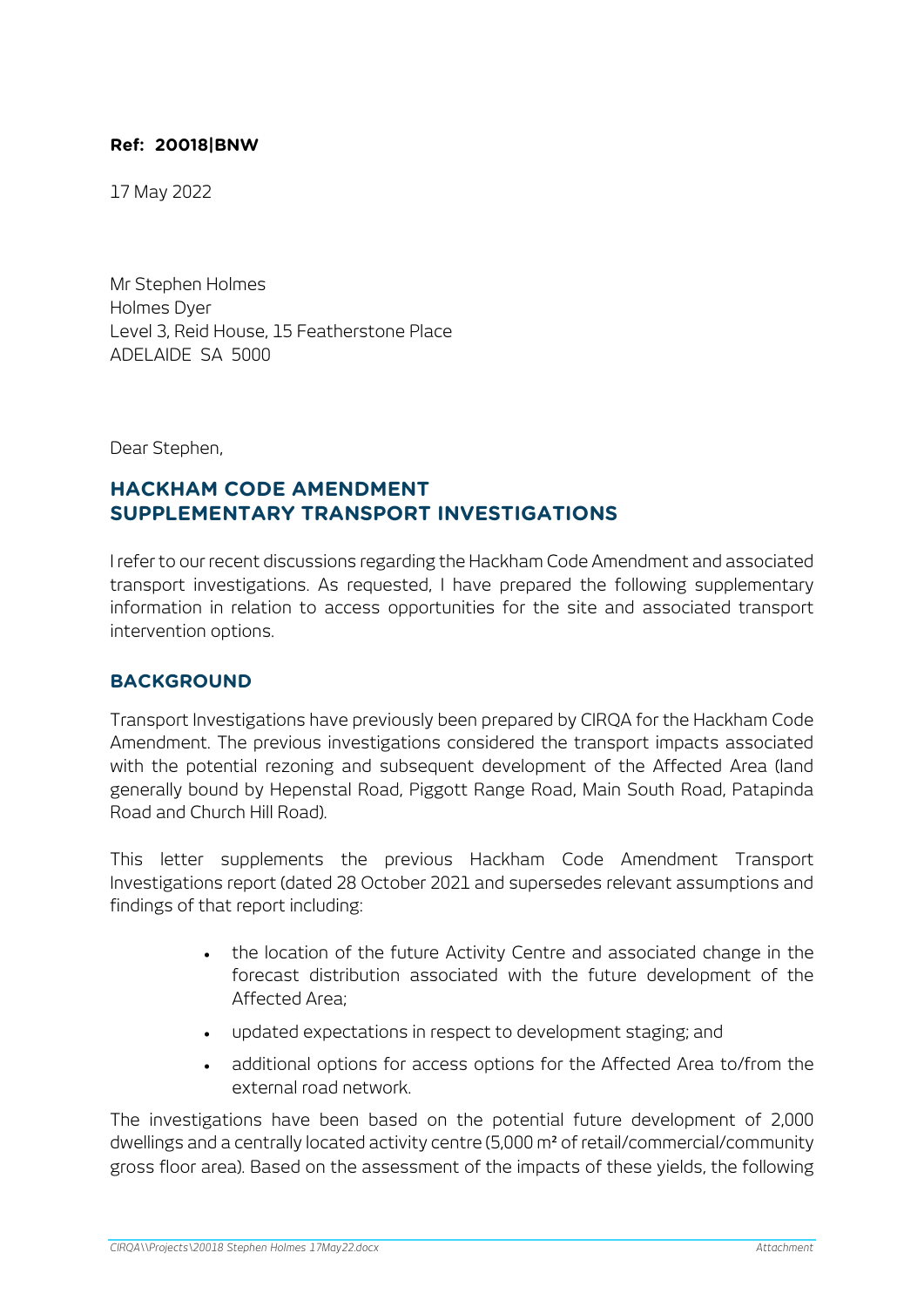external upgrade options were identified (in the October 2021 report) to accommodate the additional movements generated by the rezoning and subsequent development of the Affected Area:

- (1) signalisation of the intersection of Main South Road with Melsetter Road;
- (2) signalisation of the intersection of Main South Road with Hepenstal Road;
- (3) construction of a new signalised intersection of Main South Road located between Hepenstal Road and the Southern Expressway (this could either be a T-intersection or a four-way intersection with Brodie Road);
- (4) construction of a single lane roundabout at the intersection of Church Hill Road/ Patapinda Road/River Road;
- (5) realignment of the priority at the River Road/River Road Access Road intersection (priority to between the southern and eastern legs with the northern leg of River Road to be the minor leg); and
- (6) construction of a separated, direct connection between the River Road Access Road and the Southern Expressway (or alternative major improvement to connectivity to the Southern Expressway).

The above interventions are identified on the attached plan.

It should also be noted that there will also be internal road network infrastructure required as part of the future development of the Affected Area (including a central collector road). However, it is assumed that these will be developed as each stage/parcel progresses and have not been included in the external intervention assessment.

For the purposes of the further investigations, it was assumed that improved access to the Southern Expressway would be achieved via the direct connection from River Road Access Road, as was previously discussed with Department for Infrastructure and Transport (DIT). However, it is noted that DIT is undertaking broader transport modelling based on its Strategic Model which includes consideration of alternative upgrade options. The results of the DIT modelling were not available at the time of the preparation of this supplementary information. Nevertheless, the assumed treatment option can be revisited should the DIT modelling identify an alternative option be preferred.

Subsequent to the previous investigations, CIRQA has been requested to consider additional outcomes and opportunities associated with the Affected Area. Specifically, CIRQA has been requested to review:

- the impact of relocation of the potential Activity Centre site from the previously assumed central location to a position further north (adjacent Hepenstal Road); and
- opportunities for different central/southern access provisions for the Affected Area including: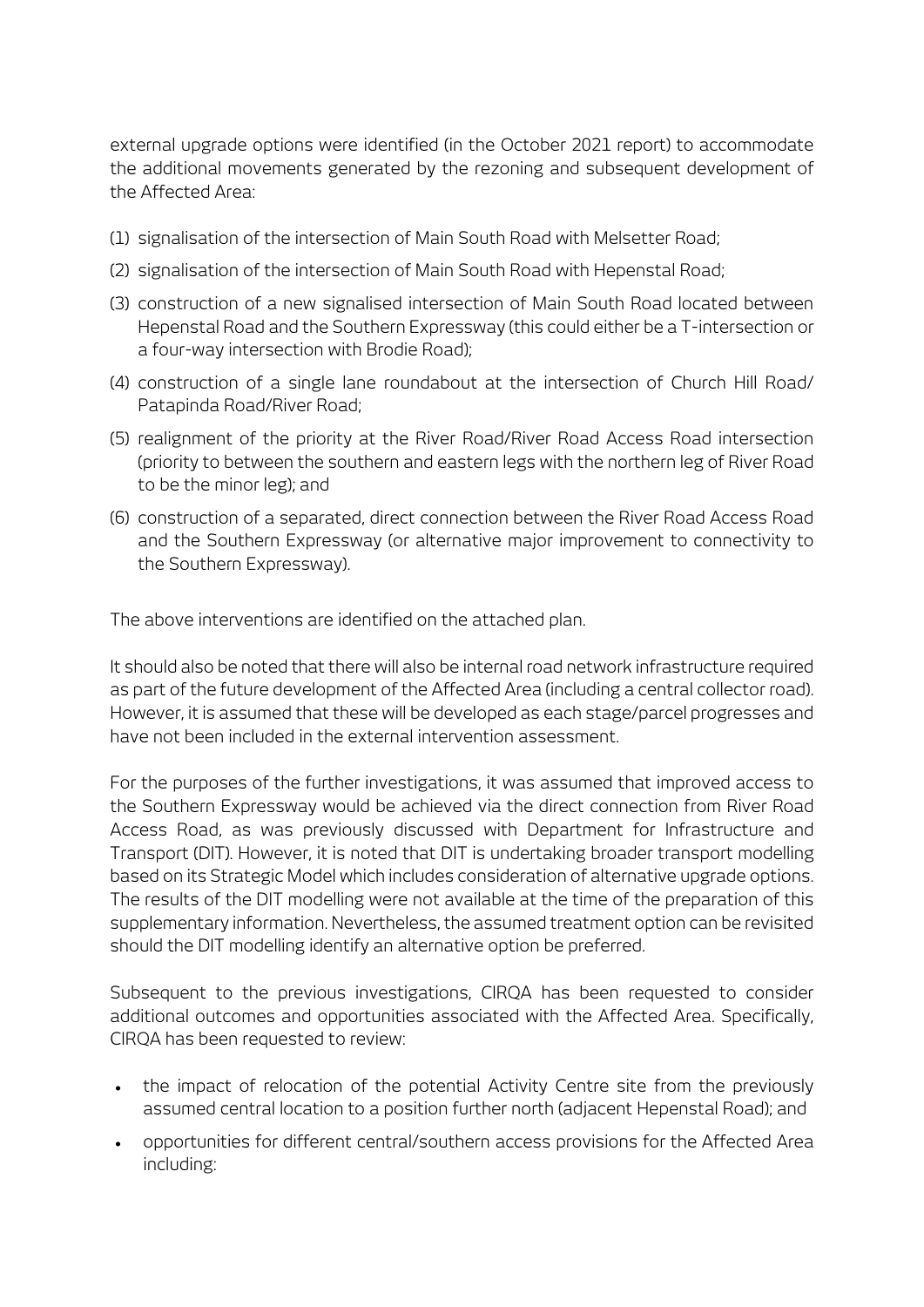- − the previously identified central signalised T-intersection or four-way with Brodie Road (CIRQA has been requested to review the location and nature of this intervention); and/or
- − a new connection on Patapinda Road (south of its on/off ramps with Main South Road and in the vicinity of an existing road reserve).

The following sections provide further information in respect to the above opportunities.

## **ACTIVITY CENTRE RELOCATION**

The relocation of the Activity Centre from a central location to adjacent Hepenstal Road will result in alteration of the previously assumed distribution of movements associated with the centre. The primary impact of the redistribution will be an increase in movements at the intersection of Hepenstal Road and Main South Road. Other intersections included in the previous assessment will be associated with either lower forecast volumes or no change compared to that previously assessed.

Accordingly, an updated SIDRA model has been prepared for the intersection of Hepenstal Road/Main South Road based on the redistributed movements. The SIDRA analysis indicates that the proposed signalisation of Hepenstal Road/Main South Road would adequately accommodate the additional (redistributed) volumes associated with the 'relocation' of the Activity Centre.

## **CENTRAL INTERSECTION (BRODIE ROAD/KIMBER AVENUE)**

As noted above, a central signalised intersection was previously recommended as part of the Transport Investigations (including provision for right turn movements into and out of the site as well as left turns). Such a treatment was considered desirable to achieve a balanced distribution of movements associated with the site noting capacity constraints associated with movements to the Southern Expressway. In particular, the right-out movement to Main South Road from the Affected Area was considered desirable to appropriately distribute traffic generated by future development.

While the demand associated with the right turn movements has reduced as a result of the 'relocation' of the Activity Centre, the volumes associated with the overall residential development still warrant accommodation of such movements in a central or southern location. Additionally, it is noted that CIRQA has been requested to consider other access opportunities (discussed in subsequent sections). However, given capacity constraints with access to the Southern Expressway, it is still considered desirable that the central access (with right turns) be provided (unless DIT's broader review identifies alternative options).

As detailed in the original Transport Investigations report, there is opportunity to locate the central intersection within the area between the existing intersection of Main South Road/Brodie Road (the southern end of the access 'window') and the primary alignment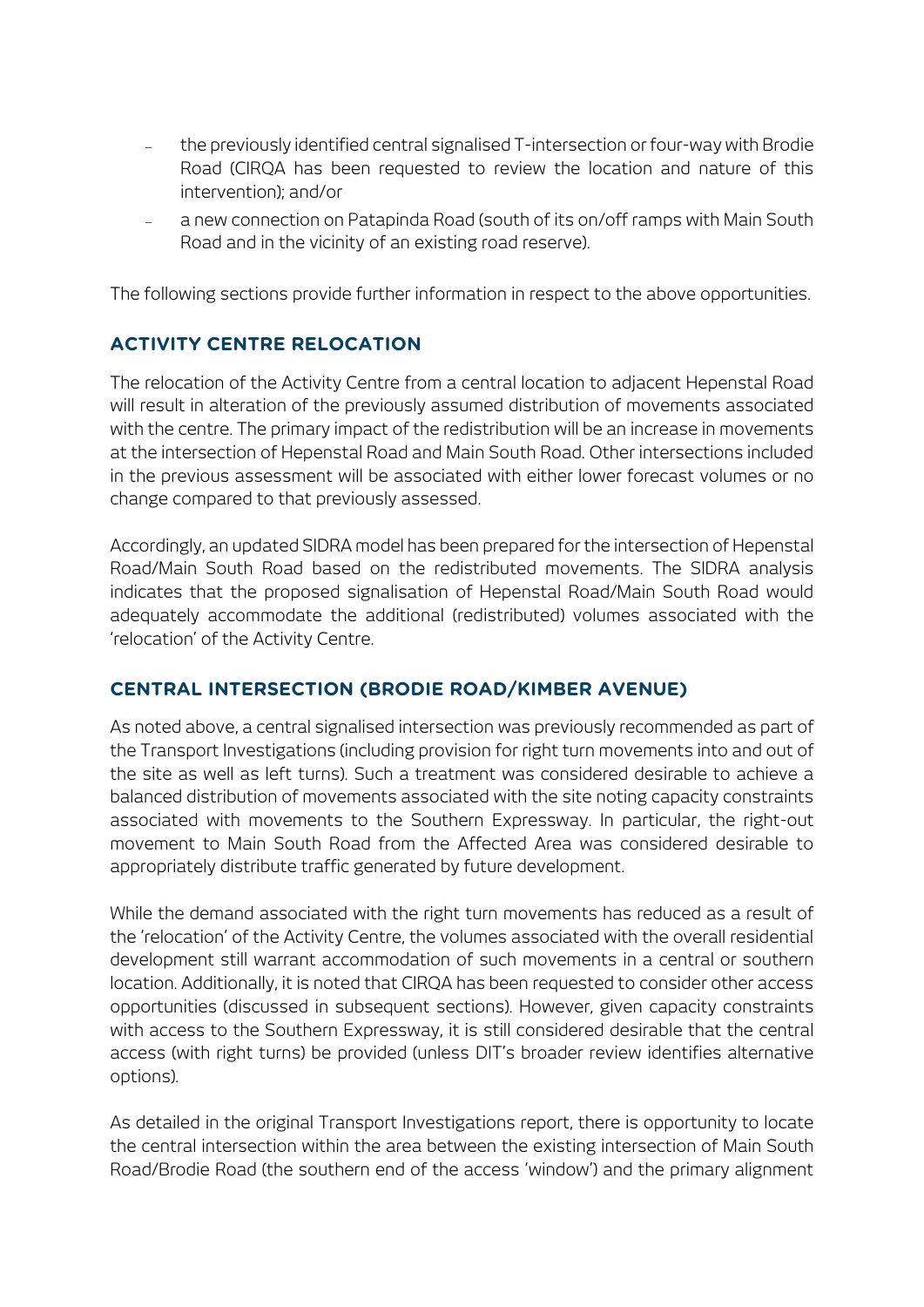of Brodie Road north of its eastern 90 degree bend (the northern end of the access 'window'). This area was specified to achieve adequate separation of a new intersection between the intersections of Hepenstal Road and the Southern Expressway with Main South Road.

A concept layout was previously prepared by CIRQA based on the central signalised intersection being aligned at the northern end of the access 'window' (either as a T-intersection or with the potential realignment of Brodie Road's connection to Main South Road to form a four-way intersection). The previous modelling prepared as part of the Transport Investigations indicated that either option (T-intersection or four-way) would be feasible.

It is noted, however, that there is an existing road reserve within the Affected Area that is located opposite the existing Brodie Road intersection of Main South Road (at the southern end of the access 'window'). I understand that use of this existing road reserve would provide opportunity for internal access to development parcels under separate ownership and allow greater flexibility for staging of the future development.

As per the earlier investigations, a signalised intersection in this location would be able to be achieved with appropriate capacity whether provided as a T-intersection (albeit the Brodie Road connection to Main South Road would need to be relocated) or a four-way intersection with Brodie Road.

If provided as a four-way intersection, there would be some constraints associated with the proximity of the intersection of Kimber Avenue with Brodie Road to Main South Road. While further design review would be required, if retained in the current location, it may be desirable to restrict right-out movements from Kimber Avenue to Brodie Road (due to proximity to a future signalised intersection, if proposed). Should this be necessary an alternative turnaround treatment could be provided further east on Brodie Road to allow drivers exiting Kimber Avenue to U-turn and then access Main South Road (so as not to remove the existing level of accessibility). It should be noted that provision of a roundabout at the intersection of Kimber Avenue and Brodie Road is not considered appropriate in such close proximity to Main South Road and the potential signalised intersection.

An alternative treatment of a four-way intersection at the above location would be to close Brodie Road and connect Kimber Road to Main South Road and the new central access road within the Affected Area. This would remove the turning movements at the local road intersection and allow an improved and safer design to be achieved for the four-way intersection (if proposed). Detailed design would need to further consider appropriate access provisions for the existing dwellings adjacent the intersection. Brodie Road could then be fully closed at its southern end or provided with a left-in/left-out connection to Main South Road further north. There may also be other options for connectivity within the area north of Main South Road such as connection of Yeltana Avenue to Brodie Road (connecting to a four-way intersection on Main South Road) with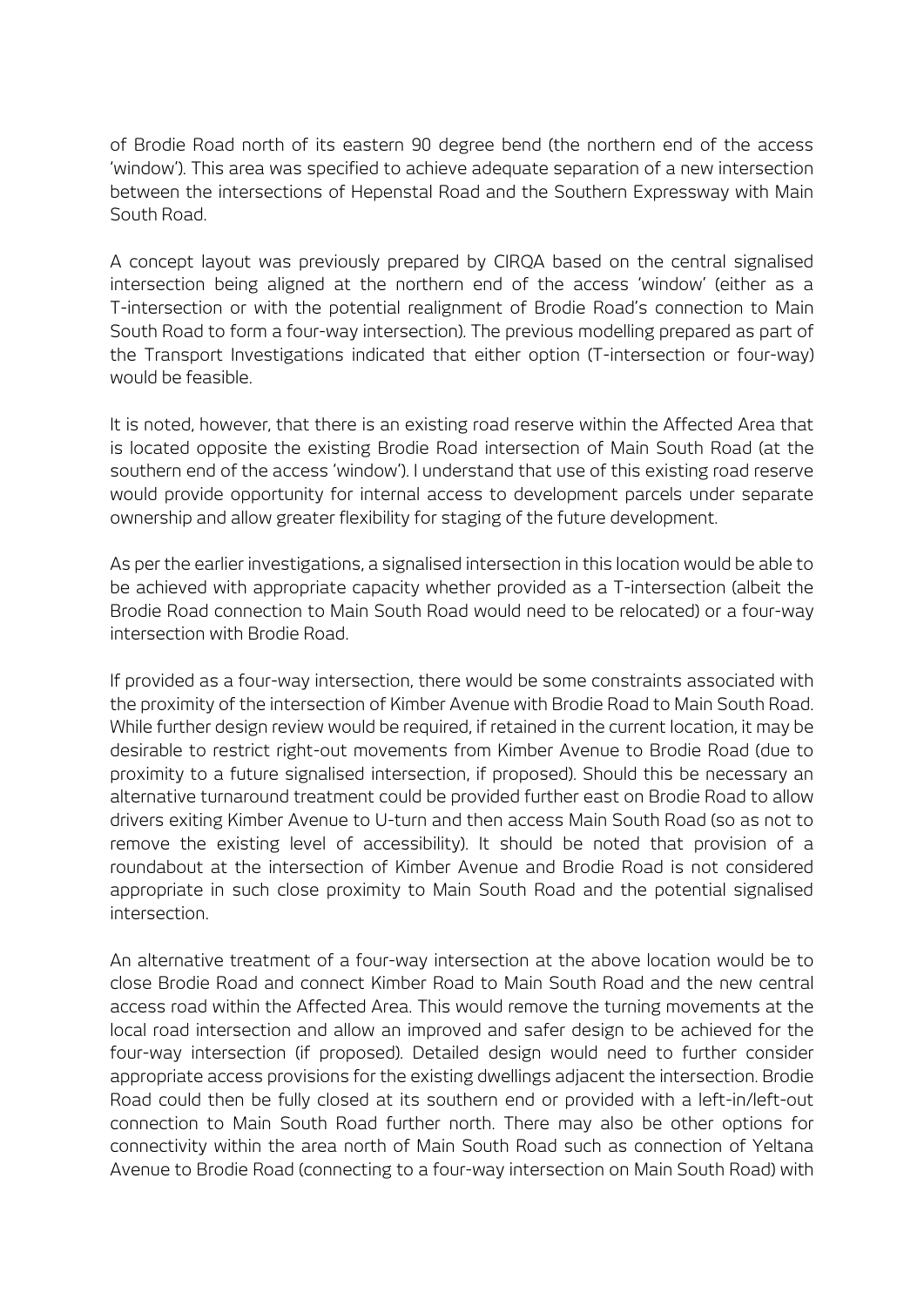the closure of the eastern end of Kimber Avenue (albeit this would likely have greater impacts on the adjacent creek and additional land acquisition requirements). Similarly, the Kimber Road/Brodie Road connection could be relocated north and the new signalised intersection be provided as a T-intersection. Nevertheless, it is considered that there are design and access solutions available to achieve the four-way arrangement which can be discussed further between the various stakeholders (including the City of Onkaparinga).

### **NEW PATAPINDA ROAD INTERSECTION**

An additional option for access for the Affected Area has been identified on Patapinda Road in the vicinity of existing road reserves located within the subject land (south of the on and off ramps for its intersection with Main South Road). The road reserves are located approximately 240 m south-west of Main South Road. This would easily allow for adequate deceleration as well as storage provisions for a new intersection aligning with the existing road reserves.

An intersection in this location would desirably be treated with a roundabout to efficiently accommodate movements into and out of the Affected Area as well as existing movements currently distributed to/from the south via Patapinda Road. A roundabout could also tie directly into the existing on-ramp to Main South Road (albeit there would be opportunity to locate the roundabout further south if redirection of the road reserve was not desired).

Such a treatment would provide a relatively high level of connectivity to the site from the Southern Expressway and Main South Road (north of Patapinda Road) and Main South Road (south of Affected Area). Modelling of this option (assuming no central intersection is provided on Main South Road) indicates that the forecast volumes could be accommodated at such a roundabout. However, this access option would not provide a high level of capacity for movements to the north via Main South Road or the Southern Expressway. Hence, as noted above, the central access option (with right turn movements) is considered more desirable. However, in the event the central connection is not provided, a connection to Patapinda Road as detailed above would still provide a positive outcome for site accessibility and could be considered further.

#### **SUMMARY**

Previous transport investigations have been prepared in respect to the Hackham Code Amendment including identification of potential access opportunities and associated treatments. Subsequent to the previous investigations, the location of the proposed Activity Centre has changed (shifted north) and additional access options have been considered.

An assessment of the impact of the 'relocation' of the Activity Centre confirms that the previously identified signalisation of the Hepenstal Road/Main South Road intersection would be sufficient to accommodate the redistribution of forecast traffic movements.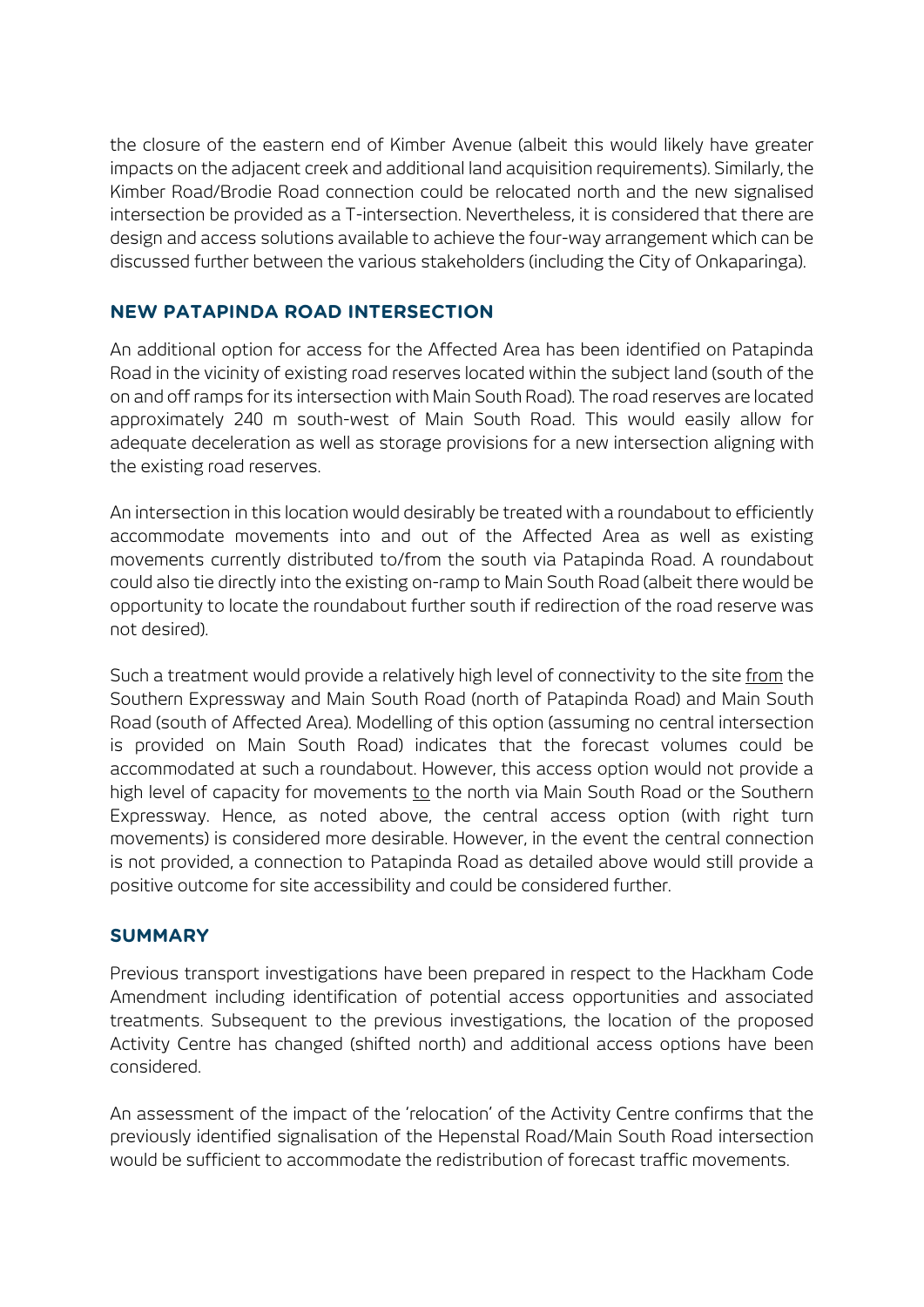The signalised intersection of Hepenstal Road/Main South Road would form the primary northern access for the subject site. However, additional access provisions will be required further south to achieve a balanced distribution of future movements to and from the site.

A central signalised intersection (in the vicinity of Brodie Road) was previously identified with additional connectivity via Church Hill Road/Patapinda Road. The central signalised intersection is considered desirable to allow accommodation of right-out movements to Main South Road and balanced distribution of future volumes (given the capacity constraints associated with access from the site to the north, particularly in the am peak period). The previous concept sketch identified a T-intersection with potential connection to Brodie Road's northern (primary) alignment. However, the intersection could be aligned with the existing road reserve within the Affected Area with various options available in respect to connection to Brodie Road and Kimber Avenue (either as a four-way intersection or staggered T-intersections).

Consideration has also been given to alternative access options towards the south of the site. These include creation of a new intersection on Patapinda Road south of its intersection with Main South Road (tying into an existing road reserve within the Affected Area). This could be located to achieve sufficient deceleration and storage provisions for vehicles exiting Main South Road on to Patapinda Road. Such an option would provide a reasonable level of connectivity for the site, albeit would not address the limited capacity for northbound movements.

As detailed above, it is considered that the central access option is the desirable outcome from a capacity perspective (unless other upgrades are identified as part of DIT's broader network planning). Nevertheless, the additional southern access option could still be considered to provide further accessibility for the site.

Please feel free to contact me on (08) 7078 1801 should you require any additional information.

Yours sincerely,

**BEN WILSON** Director | CIRQA Pty Ltd

Encl. - Updated Transport Interventions Location Plan